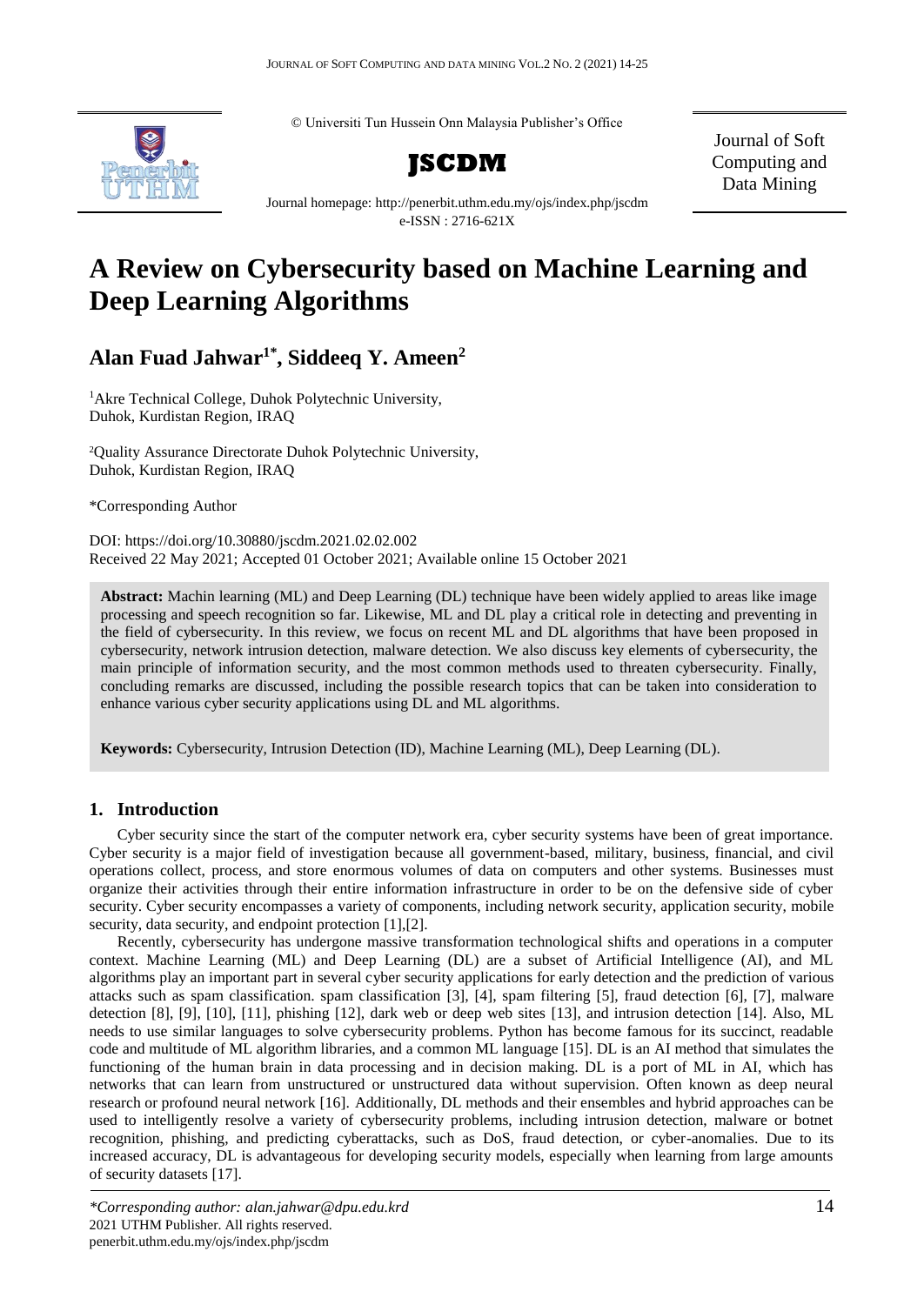An intrusion Detection System (IDS) is a software-hardware computer hybrid that captures, analyzes, and detects any unwanted, suspicious, or malicious network traffic. IDS is classified into the following categories: Network Intrusion Detection System (NIDS); Host Intrusion Detection System (HIDS); Perimeter Intrusion Detection System (IDS); and VM-based Intrusion Detection System (IDS). However, there are two primary types of intrusion detection systems: NIDS and HIDS. NIDS tracks, captures and analyzes network traffic in order to detect malicious data contained within packets. Network IDS tracks both external and internal network traffic and also observes data traversing between devices within the network. In HID, it is installed on individual computers rather than network hosts. It will only track data packets sent from the system and will notify the administrator if any suspicious behavior is detected on the network. IDS can be used to assess the quality and nature of attacks and to detect intrusions [16]. IDSs may be used in combination with other security measures such as access control, authentication protocols, and encryption techniques to assist in defending networks against cyberattacks [14]. Data mining, the term used to characterize information discovery, may assist in implementing and deploying IDSs with increased precision and robust behavior compared to more conventional IDSs that might be less effective against sophisticated cyber-attacks [18].

This study presents ML and DL approaches for cybersecurity purposes. Overall, several ML and DL methods for network intrusion detection are described. This paper does not discuss all of the available techniques for detecting network anomalies; rather, it focuses exclusively on ML and DL techniques. The remainder of this paper is divided into the following sections: Section 2 focuses on cybersecurity. Section 3 describes ML methods in cybersecurity. Section 4 describes DL methods in cybersecurity. Section 5 discusses the research status. Section 6 presents conclusions.

# **2. Cybersecurity**

Cybersecurity applies to steps to protect the privacy and safety of electronic information from harm or theft. It is common practice not to misuse these devices and details. Cybersecurity refers to software, hardware, and Internet information and can be used to keep everything from personal information to complicated government systems. For the key cyber security concerns, organizations must maintain efficient vulnerability management systems, including remedial, detection, monitoring, and evaluation, emphasizing information security vulnerabilities [19][2].

Cyber security is the primary component of technology activities and processes aimed at defending networks, devices, and programs from assault, harm, and unauthorized access. In the sense of computing, the term "defense" refers to cyber security. Any industry, including financial institutions, enterprises, governments, and companies, collects, processes, and stores confidential information on computers and transmits it over networks or other computers. Thus, the number of cyber-attacks is increasing. It is also approached in Fig 1. The concepts are described as follows. The primary components of cybersecurity are as follows: Application security, information security, and network security [20].



**Fig. 1 Cybersecurity and other domains of security [19]**

- **Application security:** it represents taking different steps to secure the application. This is often accomplished by monitoring the application for security vulnerabilities and identifying, resolving, and preventing them.
- **Information Security:** This is a collection of procedures or practices in which business data and knowledge are kept confidential, integrity, and accessible in various forms.
- **Network security:** This is the process of defending a computer network from intruders, whether they are deliberate attackers or opportunistic malware.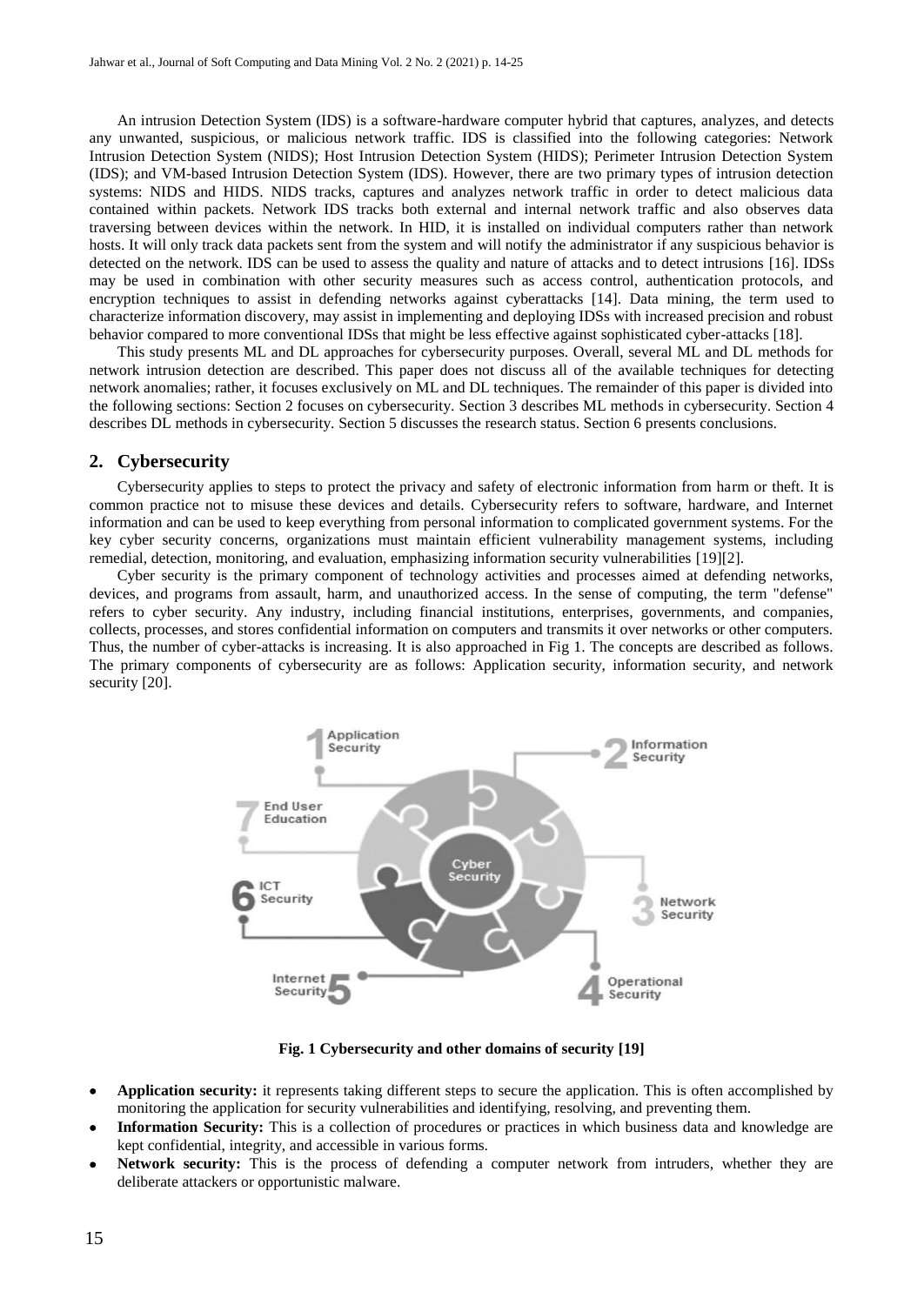- **Operations security:** This is the method of defining and safeguarding unclassified sensitive information that is often desirable to competitors or adversaries seeking to obtain real information.
- **Internet security:** Involves a variety of security procedures that are used to ensure the safety of online transactions. It involves guarding browsers, networks, operating systems, and other applications against attacks by establishing precise rules and regulations.
- **ICT security:** It is generally known as the ISO's Technical Root of Computer Security or the CIA Theory of operational security.
- **End-User Knowledge:** This is critical since people are the chain's weakest connection of cybersecurity. User ignorance of cybersecurity threats accounts for 50% of cyberattacks, and nearly 90% of cyberattacks are the result of human actions.

The cyberattacks' goal is to disable or obtain access to the target device. The objective can be accomplished by using a variety of attacks against the target structure. Numerous cyber-attacks occur and continue to develop on a daily basis. The following section discusses some of the most recent cyberattacks [19], [21]:

- **Malware:** Malware is a type of malicious software that is intended to inflict harm on a single device or network. This category includes both traditional malicious software such as worms, malware, and trojans and more recent malicious software such as spyware and ransomware. When a user clicks on a dangerous link, opens an email file, or installs risky applications, the malware infects the device or network. The critical point to remember is that malware reproduces and spreads by interaction with other systems or devices. Several of the causes include blocking network access, installing additional malicious software, and gathering information.
- **Phishing:** Phishing is the act of sending malicious messages that appear to originate from a legitimate source, usually via email. The objective is to steal personal data such as credit card and login information or to infect the victim's computer with malware. Phishing is an increasingly prevalent form of cybercrime.
- **Spam:** It is an unwelcome email message. 12 Spam emails can be a time sink for users, but they can also contain Java applets that run automatically when the message is read.

## **3. Machine Learning (ML) in Cybersecurity**

Machine learning (ML) is a data analysis technique that automates the process of developing analytical models. As a subset of the field of AI, ML is used in every area of computational work where algorithms are designed and performance is increased [22]. The main types of machine learning are supervised and unsupervised learning [23]. The aim of machine learning is to ensure that a machine can learn and automate tasks without human intervention [24]. The most common supervised methods of learning, called classification and regression, are popular in classifying or predicting a security problem in the future. For instance, in the cybersecurity domain, classification techniques can be used to predict a denial of service attack (Yes, No) or classify various network attack groups such as scanning and spoofing [25]. ML could play a major role in cybersecurity. Additionally, ML applications in cybersecurity in a variety of domains, including power system protection, industrial control system security, intrusion detection in supervisory control and data acquisition (SCADA) systems, intrusion detection for vehicular ad-hoc network (VANET) systems, and malware analysis [26]. In the following, we discuss the most common and popular methods that can be used to solve ML tasks and how they are related to cybersecurity tasks.

#### **3.1 Naïve Bayes (NB)**

NB is a simple but surprisingly efficient algorithm for predictive modeling. It is a classifier for binary (two-class) and multi-class classification problems. The technique is most easily understood when input values are binary or categorical. It is referred to as naive Bayes or idiot Bayes because the probability calculations for each hypothesis are simplified to make them tractable [27].

The study by, Bhosale [28] proposes the Modified Naïve Bayes Intrusion Detection System (MNBIDS) To enhance DDoS attack detection with the KDDCup99 dataset. The authors have used Data Pre-processing, Hybrid Feature Selection, and Modified Naïve Bayes Algorithms to improve the system accuracy. Then, compare the SVM, CNN, KNN, ANN, and proposed Naive Bayes Classifiers to determine which method the best results. The experiment results show MNBIDS system is better as compare to others. Talita. A [29] has used NB with feature selection based on Particle Swarm Optimization (PSO) method KDD CUP'99 specifically on one of the benchmark datasets for IDS problem. The best classification result was obtained when 38 features were used, an accuracy of 99.12 %.

## **3.2 K-Nearest Neighbor (K-NN)**

K-NN is one of the most basic machine learning algorithms known. The K-NN algorithm can be used for regression and classification, but for classification problems, it is most used and is also called an algorithm for lazy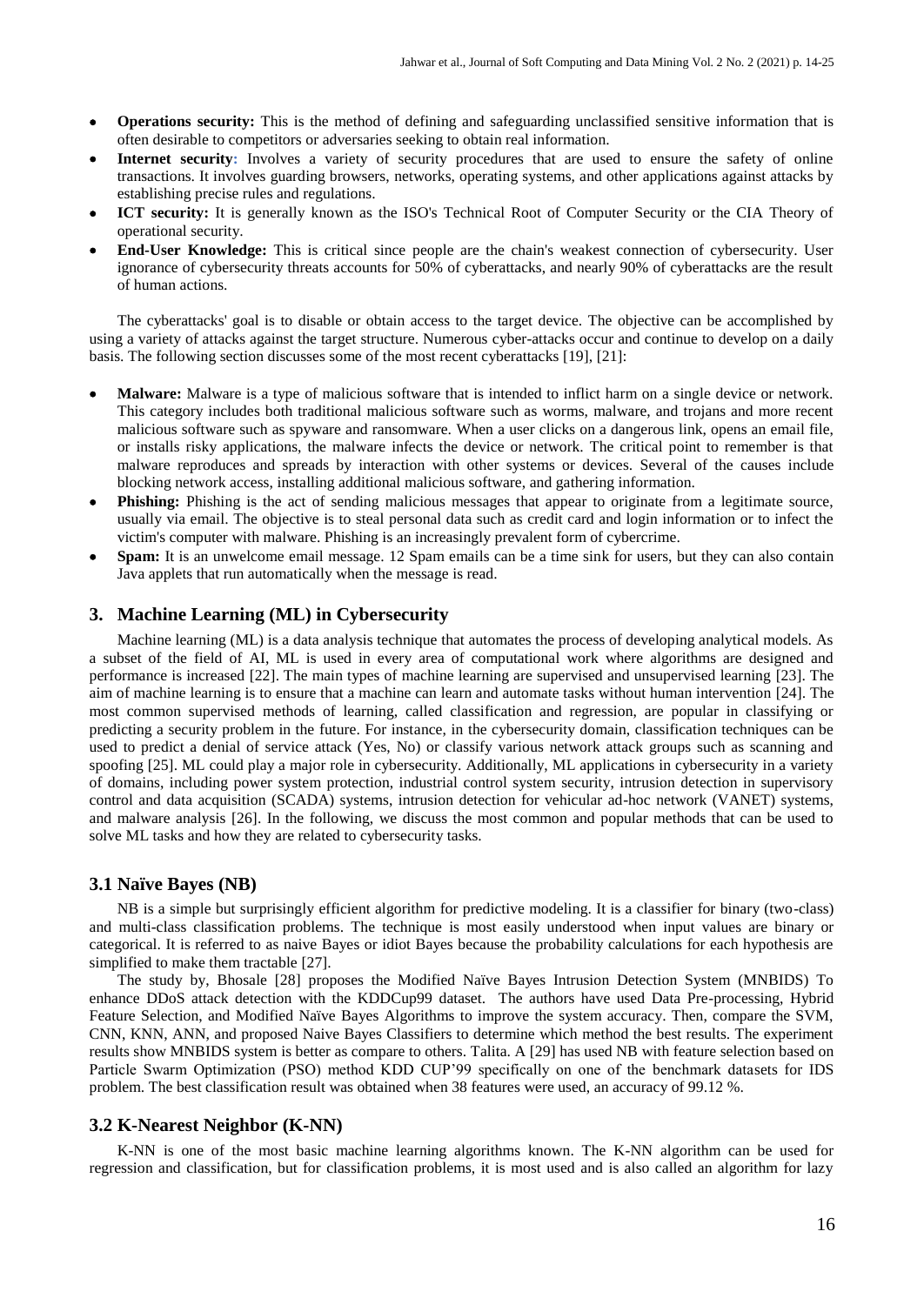learners. It is a subset of supervised learning and is widely used in pattern recognition, data processing, and intrusion detection [30].

Chen. F [31] The Author has used Tree-Seed Algorithm (TSA) to extract the most useful characteristic of the input data and K-NN for classification. The proposed model (KNN-TSA) to improve the classification efficiency of intrusion detection with KDD CUP 99 datasets. The experimental results demonstrate that the proposed model can remove redundant features and reduce the classifier's input dimensions. Rao. B [32] Proposed Indexed Partial Distance Search K-NN (IKPDS), Partial Distance Search K-NN (KPDS) techniques for Network Intrusion Detection and comparison to standard K-NN classification. The author evaluates K-NN classification using the NSL-KDD dataset. The results show 99.6% accuracy of the proposed method. Fauzi. In [33], the authors have used the IDS process to select the best features from 41 to 18 using Genetic Algorithms (GA) and KNN with the KDD99 dataset. The results of the K-NN algorithm for training data, which has an accuracy of 99.98%, and for testing data accuracy of 97.52%

## **3.3 Support Vector Machine (SVM)**

SVM is an extensively used supervised learning algorithm for classification and regression issues. However, it is mainly utilized to solve classification issues in machine learning. SVM generates a hyperplane or several hyperplanes in a high-dimensional vacuum. The best hyperplane is one that optimally partitions the given data into different classes using the main partition. A non-linear classifier uses a variety of kernel functions to determine the margins between hyperplanes. The main goal of these kernel functions, such as linear, polynomial, radial basis, and sigmoid, is to maximize the margins between hyperplanes [34]. Fig 2 illustrates the fundamentals of SVM classification [35].



**Fig 2 - The fundamental example of SVM classification [35]**

The study by Khalvati. L [36] Proposed Intrusion Detection System (IDs) based on novel hybrid learning, that approach combines the K-Medoids clustering and selecting feature using the SVM method. The experimental results on the KDDCUP'99 dataset have shown that this method is capable of achieving 91.5 % for accuracy, 90.1% for detection rate and 6.36 for False alarm rate. The work by, Gu and Lu [37] Proposed a system for efficient intrusion detection using SVM and Naive Bayes with multiple datasets. The experimental results on the UNSW-NB15 dataset, the accuracy was 93.75 %; on the CICIDS2017 dataset, it was 98.92 %; on the NSL-KDD dataset, it was 99.35 %; and on the Kyoto 2006+ dataset, it was 98.58 %. However, Wang. W [38] proposed a Cloud Intrusion Detection based on unsupervised Deep Learning Stacked Denoising Autoencoders (SDAE) method and supervised learning SVM methods with NSL-KDD dataset. The author has used SDAE for dimensionality reduction, and SVM is used to build a classifier that can identify cyberattacks. The test results demonstrate that the approach suggested performs relatively well Classification accuracy, precision rate, recall rate, and f-measure are all factors to consider when compared to the other approaches. The study that is made by Prabakar [39] aims to improve the simulation of annealing and SVM in Wireless Sensor Networks Intrusion Detection Systems. Compared to GWO-SVM and PSO-SVM, the feature selection methods give greater performance. Increased accuracy by 8.71 %, false alarm rate reduction by 81.74 %, identification rate increase by 3.92 %, and execution time reduction by 43.64 %.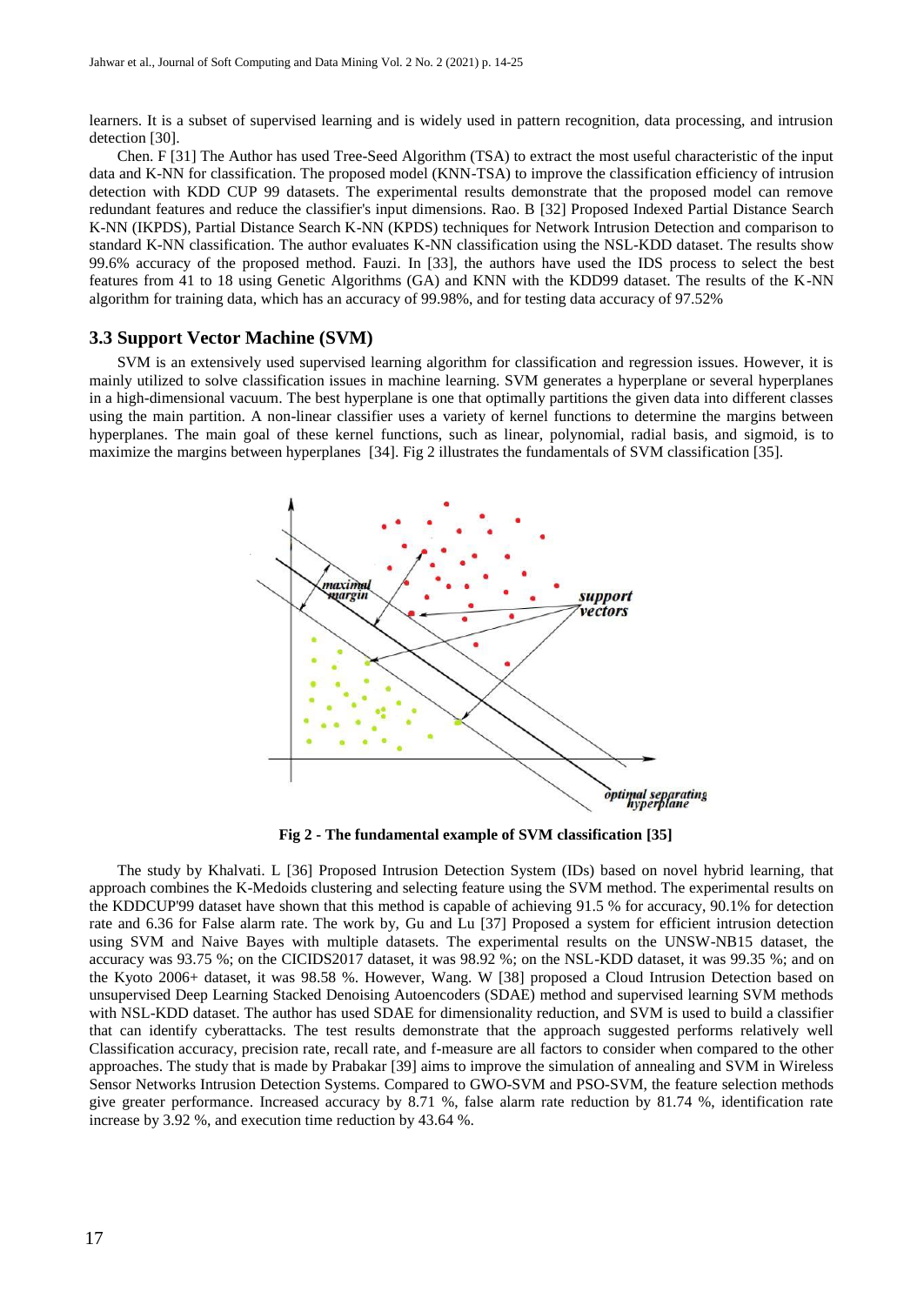#### **3.4 Decision Tree (DT)**

DT is a nonparametric supervised learning approach that can be used for both classification and regression. There are two nodes in a DT: the Decision Node and the Leaf Node [40]. ID3 [41], J48 [42], CART algorithm [43]. Classification of instances is accomplished by inspecting the attribute identified by that node, beginning at the root node and continuing down the tree branch corresponding to the attribute value. The most frequently used criteria for splitting are "Entropy" in (eq.1) for the Gini impurity and "Gini" in (eq.2) for the knowledge gain represented mathematically as [41].

$$
Entropy = \sum_{i=1}^{n} p(\xi x i) Log_2 p(\xi x i)
$$
 (1)

$$
Gini = 1 - \sum_{i=1}^{n} p i^2 \tag{2}
$$

Taghavinejad et al. [44] proposed a smart method for detecting intrusions by combining three DTs. The proposed method's output was compared to that of the SVM, K-NN, and DT methods. The experimental results indicate that the proposed approach outperforms other intrusion detection methods in IoT-based SG. However, Nejati. E [45] Described how to build an intrusion detection system using tree-based classifiers such as DT, RF, and Gradient Boosted Trees (GBT). The model is evaluated using a variety of feature selection methods and the NSL-KDD dataset.

In addition, to the most popular ML methods mentioned above, several other ML techniques exist in the field for a variety of purposes. For instance, a random forest (RF) is a multiple DT are usually more accurate in a learning model than a single DT [25]. Regression analysis consists of a variety of ML techniques that allow the prediction of a continuous (y) outcome variable based on the values of one or more (x) predictor variables. Some well-known forms of regression methods include linear, polynomial, lasso, and ridge regression, among others [46]. Cluster analysis, alternatively referred to as clustering, is an unsupervised ML method used to identify and group similar data points in large datasets without concern for the particular outcome [47]. Clustering can be used in various fields of use, such as cybersecurity, electronic commerce, mobile data processing, health analysis, and user modeling [48]. The most common clustering algorithms are K-means [49][50] and K-Medoids [51].

## **4. Deep Learning in (DL) Cybersecurity**

Deep Learning (DL) typically is known to be a subset of Machine Learning (ML) in the field of Artificial Intelligence (AI), which is a computer simulation based on the biological neural networks found in the human brain [52], Artificial Neural Networks (ANN) are often used in DL, and the most widely used neural network algorithm is backpropagation [52]. It is a neural learning network composed of several layers. There are three layers in total: an input layer, one or two hidden layers, and an output layer. The main distinction between the two is DL, and traditional DL is the quality that DL produces as the amount of security data increases. By and large, DL algorithms perform better than ML algorithms when data volumes are large, while ML algorithms outperform DL algorithms when data volumes are small [17]. In the following section, we will discuss the most common neural network and DL algorithms in the context of cybersecurity, including the multilayer perceptron (MLP), convolutional neural network (CNN), recurrent neural network (RNN), and long-short term memory (LSTM) network. In the area of cybersecurity, DL may be used for a variety of purposes, including detecting network intrusions, detecting and classifying malware, performing security threat analysis, forecasting cyberattacks or anomalies, and conducting backdoor attacks [53] [14].

# **4.1 Muti-Layer Perceptron (MLP)**

MLPs are a subclass of feedforward ANN, which is a form of a supervised learning algorithm. Furthermore, it is referred to as the fundamental architecture for DL or Deep Neural Networks (DNN) [54]. A typical MLP is a fully connected network with an input layer that receives data, an output layer that makes between these two layers, a judgment or inference about the input signal, and one or more hidden layers [55]. Fig. 3 displays ANN modeling for cyber anomalies or attacks, considering the input, hidden, and output layer [54].

The study by, Tavoli [56] A novel approach for intrusion detection is proposed that utilizes a multilayer perceptron (MLP) neural network. The proposed approach is divided into two phases: training and testing with the KDD99 dataset. Backpropagation error algorithms are used to train MLP neural networks. MLP is good at lowering the rate of false positives. The proposed method produces significantly better results than other approaches.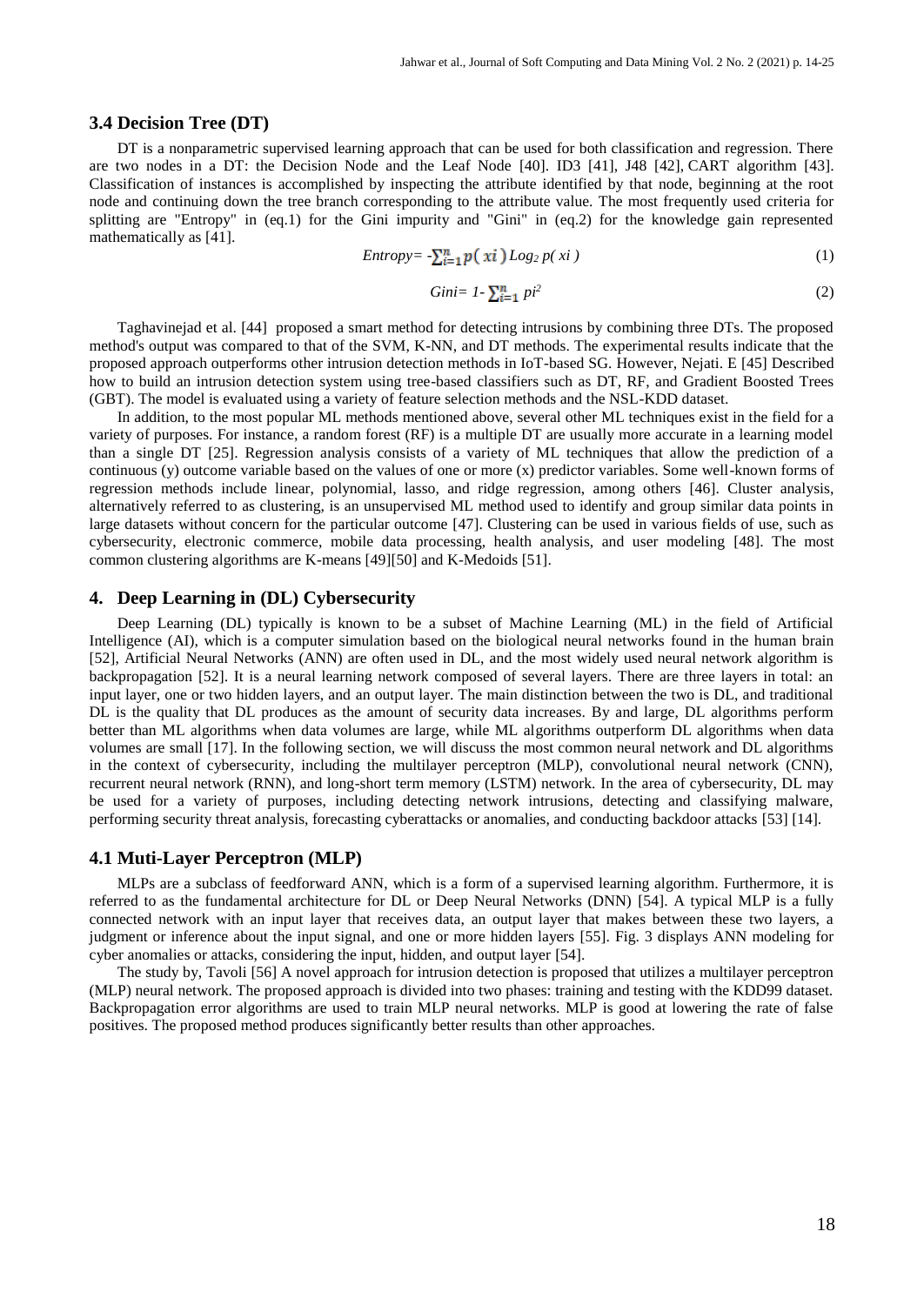



# **4.2 Convolution Neural Network (CNN)**

A type of ANN, CNN is capable of extracting local features in data [57], and the biggest advantage is that its multilayer structure has the ability of automatic learning [58]. Each layer in CNN takes optimized parameters into consideration to ensure a significant result while minimizing complexity [59]. This type of network has been successfully used to recognize images and video, classification, and text processing. In general, CNN often consists of multiple layers are f an input layer, convolutional layer, pooling layer, fully connected layers, and an output layer, as depicted in Fig 4 [60]. The CNN's are most frequently used for visual image analysis, they can also be used for cybersecurity, it has been used for tasks like intrusion detection, IoT Networks [61], classification and detection of malware variants [62], android malware detection, etc. [63].



**Fig 4 - An example of CNN [60]**

Nguyen et al. [64] Proposed an IDS framework based on CNN to detect DoS attacks. The experiments demonstrate that our CNN-based DoS detection algorithm achieves a high level of precision, up to 99.87 %. Additionally, comparisons to other ML algorithms, such as KNN, SVM, and Naive Bayes, show that our proposed method outperforms established techniques. However, [65] has used network attack IDS focused on Convolutional Neural Networks (CNNs) for protecting the CAN bus system. The experiment results show that our classifier effectively detects CAN bus machine attacks, with a detection rate of 0.99 and a high accuracy of 99.99 %.

#### **4.3 Long Short-Term Memory-Recurrent Neural Network (LSTM-RNN)**

Recurrent Neural Networks (RNNs) have made significant contributions to computer vision and natural language processing are two areas on which researchers are working (NLP), semantic comprehension, speech recognition,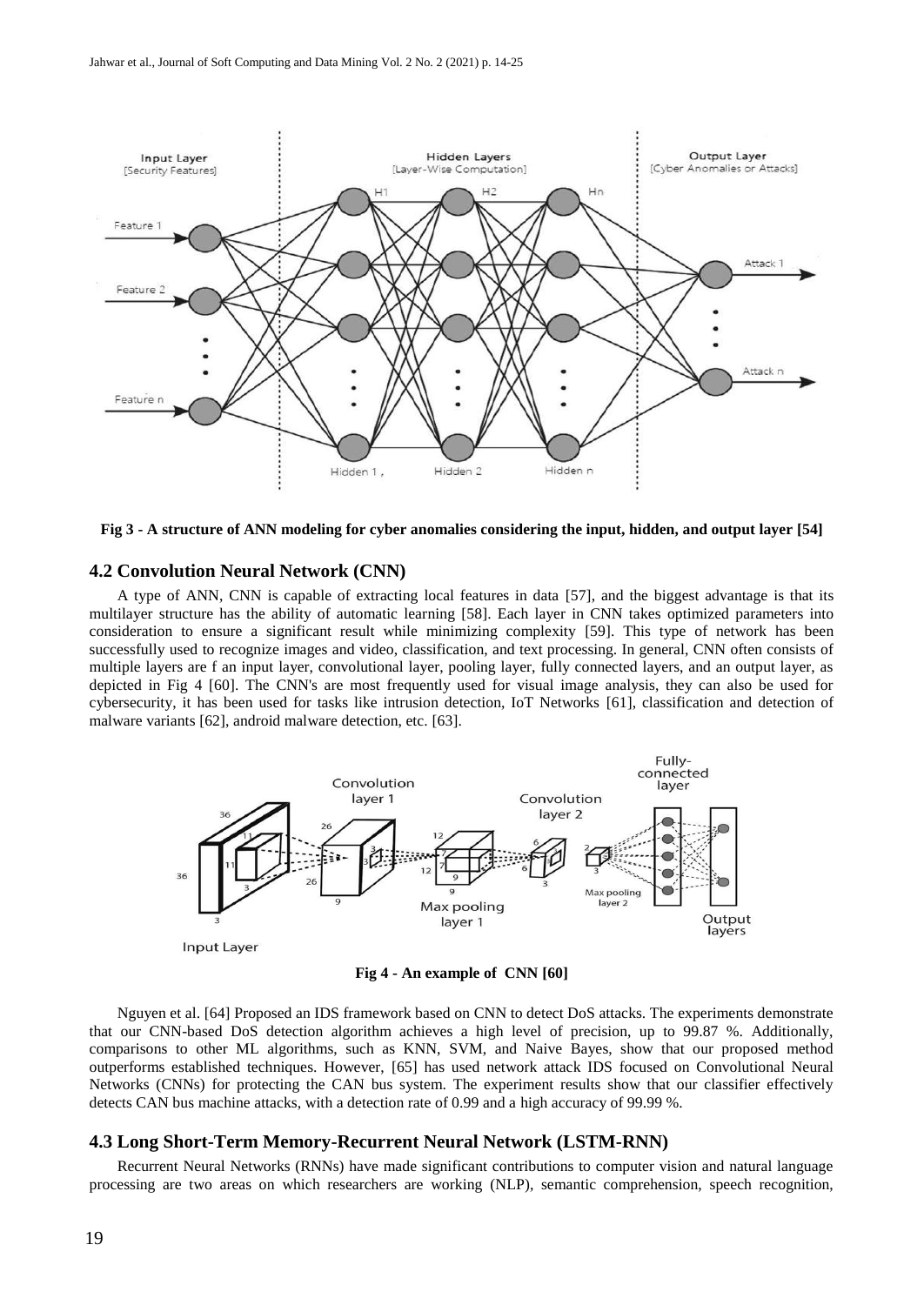language modeling, translation, image representation, and recognition of human behavior, among others [66]. The RNN model architecture is a feedback loop that connects layers and has the ability to store data from previous inputs, thus improving the model's reliability. For modeling sequence data, RNNs are extremely efficient [67]. In particular, a Short-Term Long Memory (LSTM) architecture can resolve the RNN's vanishing gradient problem, allowing it to achieve long-term dependence. LSTM is an advantageous method for dealing with time-sequential data [68]. Fig 5 illustrates an LSTM cell in which the 'Forget Gate', the 'Input Gate', and the 'Output Gate' all function cooperatively to monitor the flow of information in an LSTM unit [69].



**Fig. 5 - The basic structure of the LSTM unit [69]**

As a novel strategy, there are several studies on these models in the area of cybersecurity, including the following: Detection of anomalies in 5G networks [70], Detection of distributed attacks in fog-to-things computing. The study by [71] proposed an intrusion detection system for SDNs that utilizes a Gated Recurrent Unit Recurrent Neural Network (GRU-RNN) with the NSL-KDD dataset. The experimental results indicated that with just six raw features, the accuracy was 89 %. Tang et al. [72] propose a Software-Defined Network (SDN) framework. The authors have used DNN to construct an anomaly detection model. They trained their model using only six fundamental features drawn from the NSL-KDD Dataset's 41 features. Also, Kim [73] has used the LSTM structure to construct an IDS model that was trained on the KDD 99 dataset. The experimental results demonstrated that the LSTM structure is efficient for intrusion detection, and a feasible solution was suggested for reducing the false positive rate. This further demonstrated the suitability of the LSTM structure for intrusion detection. Kim et al. [74] used KDD 1999 data. The proposed intrusion detection model is comprised of two parameters: four hidden layers and one hundred hidden units. For deep neural network training, the ReLU function is used as the activation function, and the stochastic optimization approach is used. The proposed model is approximately 99 % accurate. Sokolov [75] proposed a method focused on DNN for analyzing cyber-threats in cloud-based applications. The proposed system employs four neural classifiers for network traffic, spam comments, spam email, and photos. The obtained findings are comparable to those obtained using contemporary approaches. The accuracy achieved for each aspect is comparable to that of contemporary works.

Along with the above-mentioned most popular DL methods, many other deep learning approaches exist in the field for a variety of purposes. For example, the Self-Organizing Map (SOM) is a form of ANN that uses unsupervised learning to convert high-dimensional data to a two-dimensional grid map, thereby achieving dimensionality reduction [76]. The Auto Encoder (AE) is another learning method that is commonly used in unsupervised learning tasks for dimensionality reduction and feature extraction [77]. The Restricted Boltzmann Machines (RBM) method is essential for dimension reduction, classification, regression, collaborative filtering, feature learning, and topic modeling [78]. A Deep Belief Network (DBN) is a type of DNN unsupervised network that is similar to RBM or autoencoders. It is also a type of Backpropagation Neural Network (BPNN) [79]. A Generative Adversarial Network (GAN) is a form of DL network that can generate new data with properties similar to the original data input. Additionally, GANs are commonly used in natural image synthesis, medical image processing, bioinformatics, data augmentation, video generation, and voice generation, among other applications. Additionally, it is beneficial in the field of cybersecurity [80].

# **5. Assessment and Recommendation**

Our work examines a large number of academic intrusion detection studies based on Machine Learning (ML) and Deep Learning (DL), as shown in Table 1.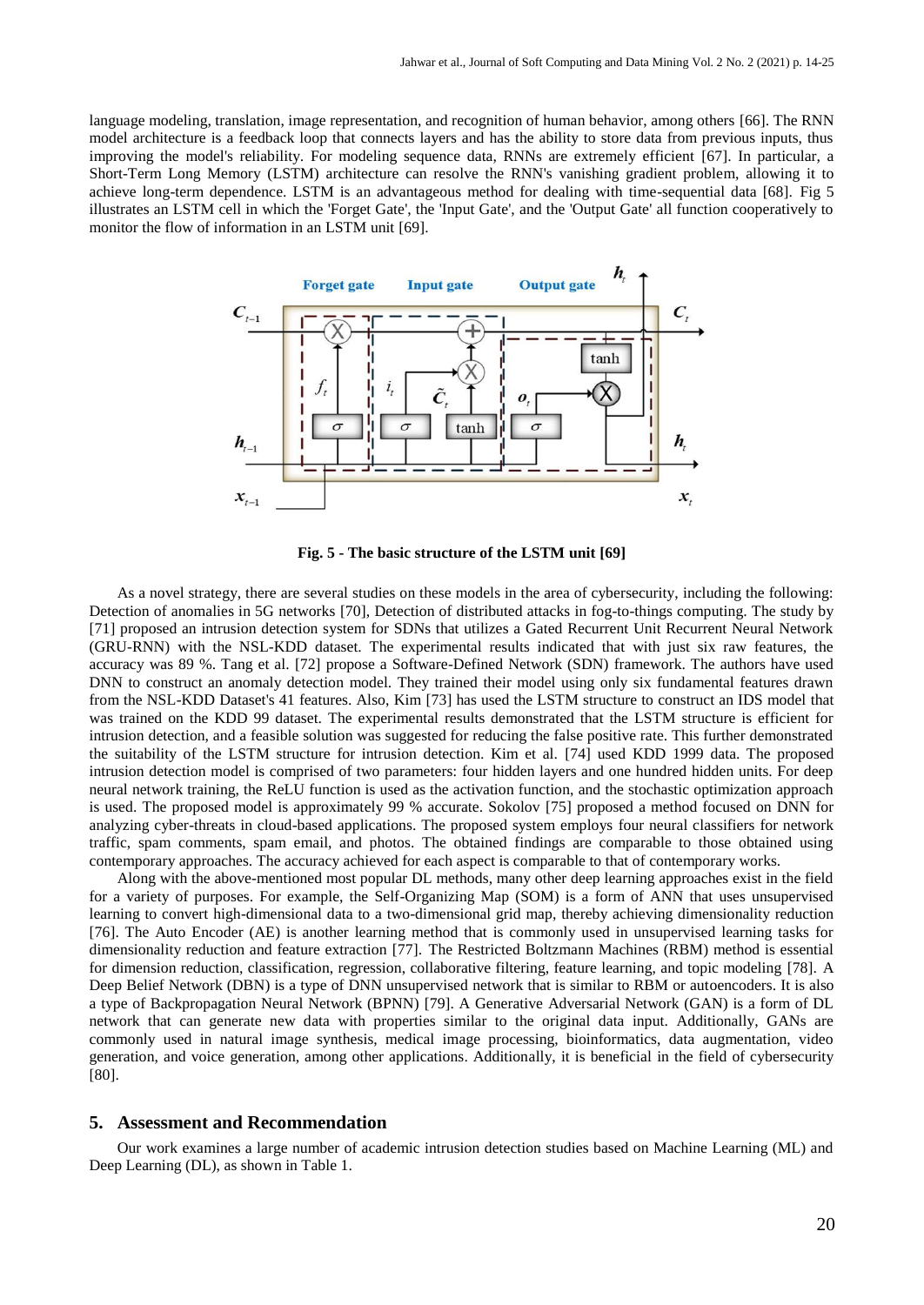| Ref    | <b>Years</b> | <b>Techniques</b>  | <b>Datasets</b>    | <b>Purpose</b>                                  | <b>Accuracy</b> |
|--------|--------------|--------------------|--------------------|-------------------------------------------------|-----------------|
| [81]   | 2018         | PSA and KNN        | <b>NSL-KDD</b>     | <b>Intrusion Detection System</b>               | 94 %            |
| [82]   | 2019         | <b>KNN</b> and DNN | <b>CICIDS-2017</b> | Anomaly Analysis for the Classification         | $KNN = 0.9293%$ |
|        |              |                    |                    | Purpose of Intrusion Detection System           | $DNN = 0.8824%$ |
| $[83]$ | 2019         | DT                 | KDDCUP99           | Enhance hybrid Intrusion Detection System       | 99.8%           |
| [84]   | 2019         | <b>DBN</b>         | <b>NSL-KDD</b>     | <b>Anomaly Detection System</b>                 | 97.5%           |
| [85]   | 2020         | <b>RNN</b>         | NSL-KDD            | Anomaly intrusion detection system and          | 98.27%          |
|        |              |                    |                    | attack classification                           |                 |
| [86]   | 2020         | PCA and RF         | KDDCUP99           | <b>Intrusion Detection System</b>               | 96.78%          |
| [87]   | 2020         | J48 DT and SVM     | KDDCUP99           | hybrid Intrusion Detection System               | 99.6%           |
| [88]   | 2020         | Signature Apriori  | <b>CICID2017</b>   | <b>Novel Network Intrusion Detection System</b> | 99.56%          |
|        |              | algorithm          |                    |                                                 |                 |
| [89]   | 2020         | MLP and PID        | CICID2017          | <b>Intrusion Detection System</b>               | 98.96%          |
| [90]   | 2020         | <b>MLP</b>         | KDDCUP99           | Intrusion Detection and Prevention System       | 91.4%           |

**Table 1 - A summary of cybersecurity-related machine learning and deep learning tasks**

In this paper, we reviewed most of the ML and DL tasks in the domain of cybersecurity. We realize that most of them have good accuracy. However, some research has higher accuracy through the literature in Table 1, ML and DL technique with variance datasets such as the authors [85],[87],[89], and [91]. The authors of [85] have superior accuracy by utilized the KDDCUP99 dataset to enhance the hybrid intrusion detection system. The authors are proposing a new method based on a decision tree of data mining techniques that are based on the C4.5 algorithm to provide better results with high accuracy of the detection rate and reduce the value of false-positive rate. In [89] Proposed hybrid IDS is a combination of two ML algorithms J48 DT and SVM. To select relevant features from the KDD CUP dataset. Also, the author [90] proposed an algorithm to use the known signature to find the signature of the related attack quickly. In addition, the author [91] In the learning process, two methods have been suggested PID (Perimeter Intrusion Detection) with MLP (Multi-Layer Perceptron), and these proposed methods used quantum classifiers to address issues in ID, and then PID with MLP and quantum classifier algorithm to achieve all parameters such as performance, accuracy, and higher consistency. Furthermore, [87] proposed a model that makes use of a multilayered RNN. It is intended to be applied for fog computing security similar to end-users and IoT applications. It has been demonstrated that the proposed model used a balanced variant of the difficult dataset: NSL-KDD.

On the other hand, some techniques reviewed in this paper have lower accuracy than other algorithms that have high accuracy ,as mentioned above, such as [92] proposed Intrusion Detection System used a DL model called Multi-Layer Perceptron (MLP) trained on the kddcup99 dataset. The Intrusion detection and prevention systems are integrated as a single framework to accomplish the goal of intrusion detection and prevention activities in a more reliable and timely manner. Generally, as we reviewed most f o ML and DL algorithms, we realized that most of them have higher accuracy.

#### **6. Conclusion**

We presented a study of machine learning and deep learning approaches for network security in the last three years, highlighting the most recent implementations of machine learning and deep learning in the area of Cybersecurity intrusion detection. Network intrusion detection datasets are important for training and testing systems. Machine learning and deep learning algorithms will not work without representative data, and collecting such a dataset is challenging and time-consuming. A series of similar studies were explored in terms of intrusion detection, malware detection, and the use of deep learning and machine learning approaches, as well as their accomplishments and limitations.

#### **Acknowledgment**

The authors would like to acknowledge Duhok Polytechnic University for providing all financial support and support for this study.

## **References**

- [1] Yavanoglu, O., & Aydos, M. (2017, December). A review on cyber security datasets for machine learning algorithms. In 2017 IEEE international conference on big data (big data) (pp. 2186-2193). IEEE
- [2] Maseer, Z. K., Yusof, R., Bahaman, N., Mostafa, S. A., & Foozy, C. F. M. (2021). Benchmarking of machine learning for anomaly based intrusion detection systems in the CICIDS2017 dataset. IEEE Access, 9, 22351-22370
- [3] Jain, A. K., Goel, D., Agarwal, S., Singh, Y., & Bajaj, G. (2020). Predicting spam messages using back propagation neural network. Wireless Personal Communications, 110(1), 403-422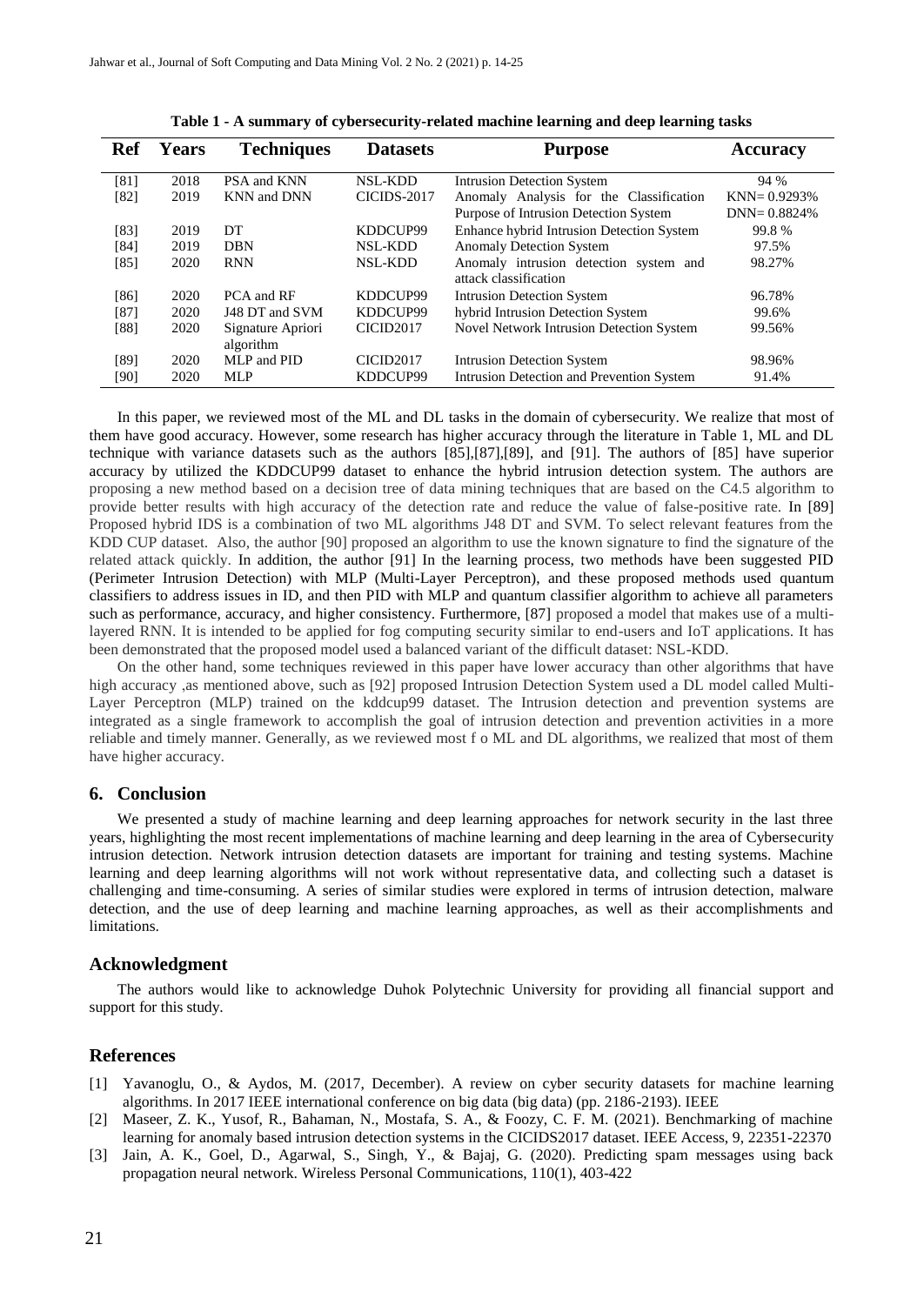- [4] Dada, E. G., Bassi, J. S., Chiroma, H., Adetunmbi, A. O., & Ajibuwa, O. E. (2019). Machine learning for email spam filtering: review, approaches and open research problems. Heliyon, 5(6), e01802
- [5] Shajideen, N. M., & Bindu, V. (2018, March). Spam filtering: A comparison between different machine learning classifiers. In 2018 Second International Conference on Electronics, Communication and Aerospace Technology (ICECA) (pp. 1919-1922). IEEE
- [6] Lokanan, M., Tran, V., & Vuong, N. H. (2019). Detecting anomalies in financial statements using machine learning algorithm: The case of Vietnamese listed firms. Asian Journal of Accounting Research
- [7] Shukur, H. A., & Kurnaz, S. (2019). Credit card fraud detection using machine learning methodology. International Journal of Computer Science and Mobile Computing, 8(3), 257-260
- [8] Ma, Z., Ge, H., Liu, Y., Zhao, M., & Ma, J. (2019). A combination method for android malware detection based on control flow graphs and machine learning algorithms. IEEE access, 7, 21235-21245
- [9] Jain, P. (2019). Machine learning versus deep learning for malware detection
- [10] Li, J., Sun, L., Yan, Q., Li, Z., Srisa-An, W., & Ye, H. (2018). Significant permission identification for machinelearning-based android malware detection. IEEE Transactions on Industrial Informatics, 14(7), 3216-3225
- [11] Yerima, S. Y., & Sezer, S. (2018). Droidfusion: A novel multilevel classifier fusion approach for android malware detection. IEEE transactions on cybernetics, 49(2), 453-466
- [12] Rao, R. S., & Pais, A. R. (2019). Detection of phishing websites using an efficient feature-based machine learning framework. Neural Computing and Applications, 31(8), 3851-3873
- [13] Almukaynizi, M., Grimm, A., Nunes, E., Shakarian, J., & Shakarian, P. (2017, October). Predicting cyber threats through hacker social networks in darkweb and deepweb forums. In Proceedings of the 2017 International Conference of The Computational Social Science Society of the Americas (pp. 1-7)
- [14] Ferrag, M. A., Maglaras, L., Moschoyiannis, S., & Janicke, H. (2020). Deep learning for cyber security intrusion detection: Approaches, datasets, and comparative study. Journal of Information Security and Applications, 50, 102419
- [15] Shahriar, H., Qian, K., & Zhang, H. (2020, July). Learning Environment Containerization of Machine Leaning for Cybersecurity. In 2020 IEEE 44th Annual Computers, Software, and Applications Conference (COMPSAC) (pp. 1131-1132). IEEE
- [16] Dhir, S., & Kumar, Y. (2020, August). Study of Machine and Deep Learning Classifications in Cyber Physical System. In 2020 Third International Conference on Smart Systems and Inventive Technology (ICSSIT) (pp. 333- 338). IEEE
- [17] Xin, Y., Kong, L., Liu, Z., Chen, Y., Li, Y., Zhu, H., ... & Wang, C. (2018). Machine learning and deep learning methods for cybersecurity. Ieee access, 6, 35365-35381
- [18] Khalaf, B. A., Mostafa, S. A., Mustapha, A., Mohammed, M. A., & Abduallah, W. M. (2019). Comprehensive review of artificial intelligence and statistical approaches in distributed denial of service attack and defense methods. IEEE Access, 7, 51691-51713
- [19] Torres, J. M., Comesaña, C. I., & Garcia-Nieto, P. J. (2019). Machine learning techniques applied to cybersecurity. International Journal of Machine Learning and Cybernetics, 10(10), 2823-2836
- [20] Sarker, I. H. (2021). Deep cybersecurity: a comprehensive overview from neural network and deep learning perspective. SN Computer Science, 2(3), 1-16
- [21] Saravanan, A., & Bama, S. S. (2019). A Review on Cyber Security and the Fifth Generation Cyberattacks. Oriental Journal of Computer Science and Technology, 12(2), 50-56
- [22] Chaudhary, D., & Vasuja, E. R. (2019). A Review on Various Algorithms used in Machine Learning. International Journal of Scientific Research in Computer Science, Engineering, and Information Technology, 5(2), 915-920
- [23] Abdulqader, D. M., Abdulazeez, A. M., & Zeebaree, D. Q. (2020). Machine learning supervised algorithms of gene selection: A review. Machine Learning, 62(03)
- [24] Vinayakumar, R., Soman, K. P., Poornachandran, P., & Akarsh, S. (2019). Application of deep learning architectures for cyber security. In Cybersecurity and Secure Information Systems (pp. 125-160). Springer, Cham.
- [25] Sarker, I. H., Kayes, A. S. M., & Watters, P. (2019). Effectiveness analysis of machine learning classification models for predicting personalized context-aware smartphone usage. Journal of Big Data, 6(1), 1-28
- [26] Handa, A., Sharma, A., & Shukla, S. K. (2019). Machine learning in cybersecurity: A review. Wiley Interdisciplinary Reviews: Data Mining and Knowledge Discovery, 9(4), e1306
- [27] Sarker, I. H. (2019). A machine learning based robust prediction model for real-life mobile phone data. Internet of Things, 5, 180-193
- [28] Bhosale, K. S., Nenova, M., & Iliev, G. (2018, December). Modified naive bayes intrusion detection system (mnbids). In 2018 International Conference on Computational Techniques, Electronics and Mechanical Systems (CTEMS) (pp. 291-296). IEEE
- [29] Talita, A. S., Nataza, O. S., & Rustam, Z. (2021, February). Naïve Bayes Classifier and Particle Swarm Optimization Feature Selection Method for Classifying Intrusion Detection System Dataset. In Journal of Physics: Conference Series (Vol. 1752, No. 1, p. 012021). IOP Publishing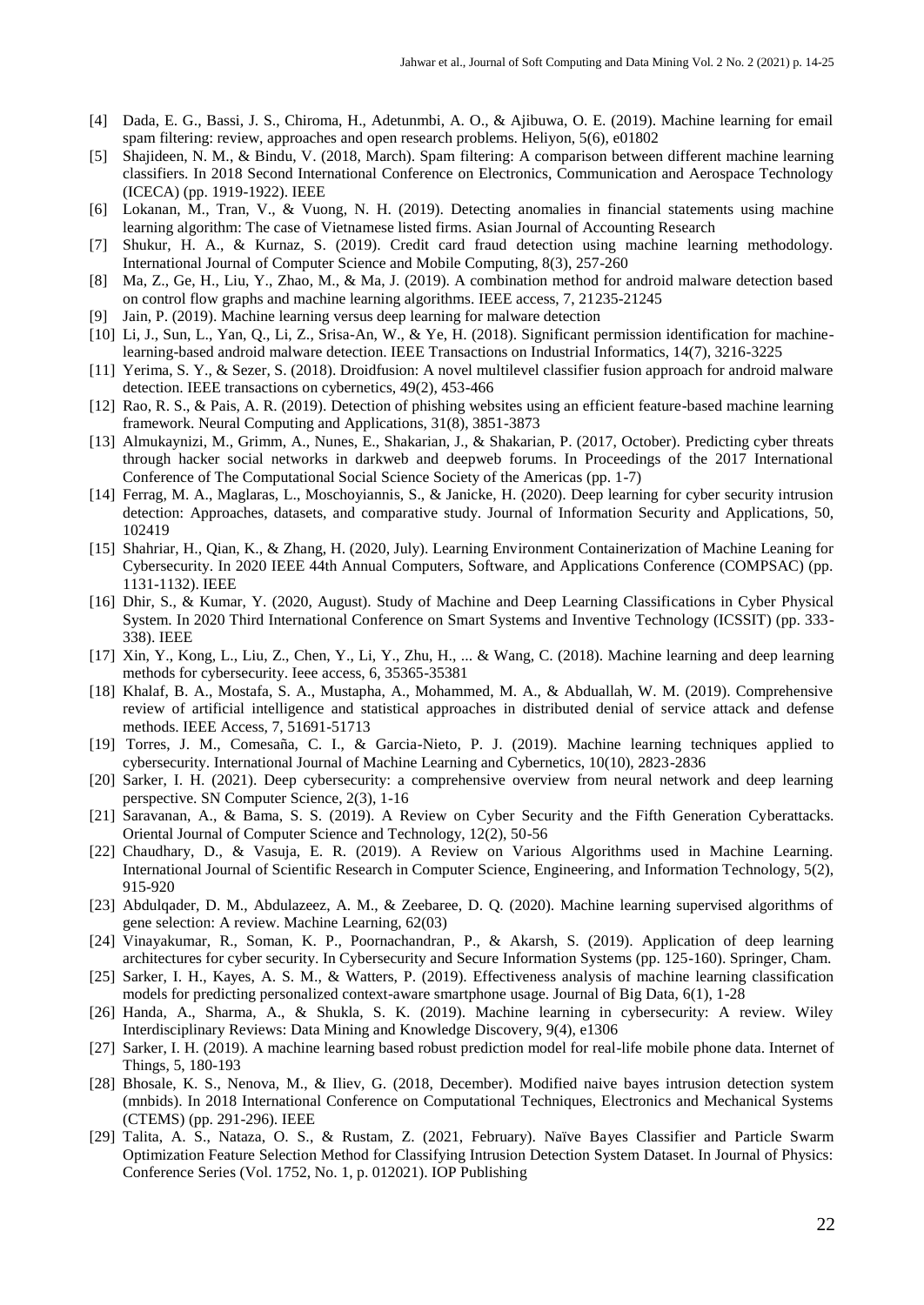- [30] Yu, H., Chan, P. P., Ng, W. W., & Yeung, D. S. (2010, July). Apply randomization in KNN to make the adversary harder to attack the classifier. In 2010 International Conference on Machine Learning and Cybernetics (Vol. 1, pp. 179-183). IEEE
- [31] Chen, F., Ye, Z., Wang, C., Yan, L., & Wang, R. (2018, September). A feature selection approach for network intrusion detection based on tree-seed algorithm and K-nearest neighbor. In 2018 IEEE 4th International Symposium on Wireless Systems within the International Conferences on Intelligent Data Acquisition and Advanced Computing Systems (IDAACS-SWS) (pp. 68-72). IEEE
- [32] Rao, B. B., & Swathi, K. (2017). Fast kNN classifiers for network intrusion detection system. Indian Journal of Science and Technology, 10(14), 1-10
- [33] Fauzi, M. A., Hanuranto, A. T., & Setianingsih, C. (2020, October). Intrusion Detection System using Genetic Algorithm and K-NN Algorithm on Dos Attack. In 2020 2nd International Conference on Cybernetics and Intelligent System (ICORIS) (pp. 1-6). IEEE
- [34] Bhatt, M., Dahiya, V., & Singh, A. (2019, February). Supervised Learning Algorithm: SVM with Advanced Kernel to classify Lower Back Pain. In 2019 International Conference on Machine Learning, Big Data, Cloud and Parallel Computing (COMITCon) (pp. 17-19). IEEE.
- [35] Hu, T., Wu, L., Zhang, X., Yin, Y., & Yang, Y. (2019, October). Hardware trojan detection combine with machine learning: an svm-based detection approach. In 2019 IEEE 13th International Conference on Anticounterfeiting, Security, and Identification (ASID) (pp. 202-206). IEEE
- [36] Khalvati, L., Keshtgary, M., & Rikhtegar, N. (2018). Intrusion detection based on a novel hybrid learning approach. Journal of AI and data mining, 6(1), 157-162
- [37] Gu, J., & Lu, S. (2021). An effective intrusion detection approach using SVM with naïve Bayes feature embedding. Computers & Security, 103, 102158
- [38] Wang, W., Du, X., Shan, D., & Wang, N. (2019, October). A hybrid cloud intrusion detection method based on SDAE and SVM. In 2019 12th International Conference on Intelligent Computation Technology and Automation (ICICTA) (pp. 271-274). IEEE
- [39] D. Prabakar, S. Sasikala, and T. R. Saravanan, "Enhanced Simulating Annealing and SVM for Intrusion Detection System in Wireless Sensor Networks," 202 Prabakar, D., Sasikala, S., & Saravanan, T. R. (2021). Enhanced Simulating Annealing and SVM for Intrusion Detection System in Wireless Sensor Networks
- [40] Sarker, I. H., Colman, A., Han, J., Khan, A. I., Abushark, Y. B., & Salah, K. (2020). Behavdt: a behavioral decision tree learning to build user-centric context-aware predictive model. Mobile Networks and Applications, 25(3), 1151-1161
- [41] Patil, S., & Kulkarni, U. (2019, April). Accuracy prediction for distributed decision tree using machine learning approach. In 2019 3rd International Conference on Trends in Electronics and Informatics (ICOEI) (pp. 1365- 1371). IEEE
- [42] Posonia, A. M., Vigneshwari, S., & Rani, D. J. (2020, December). Machine Learning based Diabetes Prediction using Decision Tree J48. In 2020 3rd International Conference on Intelligent Sustainable Systems (ICISS) (pp. 498-502). IEEE
- [43] Shamrat, F. J. M., Ranjan, R., Md, K., Hasib, A. Y., & Siddique, A. H. Performance Evaluation among ID3, C4. 5, and CART Decision Tree Algorithms
- [44] Taghavinejad, S. M., Taghavinejad, M., Shahmiri, L., Zavvar, M., & Zavvar, M. H. (2020, April). Intrusion detection in IoT-based smart grid using hybrid decision tree. In 2020 6th International Conference on Web Research (ICWR) (pp. 152-156). IEEE
- [45] Nejati, E., Shakeri, H., & Sani, H. R. (2020, September). Ensembling tree-based classifiers for improving the accuracy of cyber attack detection. In 2020 8th Iranian Joint Congress on Fuzzy and intelligent Systems (CFIS) (pp. 70-76). IEEE
- [46] Gambhir, E., Jain, R., Gupta, A., & Tomer, U. (2020, September). Regression analysis of COVID-19 using machine learning algorithms. In 2020 International conference on smart electronics and communication (ICOSEC) (pp. 65-71). IEEE
- [47] Ahmed, M., & Barkat, A. (2019, May). Performance analysis of hard clustering techniques for big IoT data analytics. In 2019 Cybersecurity and Cyberforensics Conference (CCC) (pp. 62-66). IEEE
- [48] Homsi, S., Quan, G., Wen, W., Chapparo-Baquero, G. A., & Njilla, L. (2019, May). Game Theoretic-Based Approaches for Cybersecurity-Aware Virtual Machine Placement in Public Cloud Clusters. In 2019 19th IEEE/ACM International Symposium on Cluster, Cloud and Grid Computing (CCGRID) (pp. 272-281). IEEE
- [49] Peng, C., Yongli, W., Boyi, Y., Yuanyuan, H., Jiazhong, L., & Qiao, P. (2020, December). Cyber Security Situational Awareness Jointly Utilizing Ball K-Means and RBF Neural Networks. In 2020 17th International Computer Conference on Wavelet Active Media Technology and Information Processing (ICCWAMTIP) (pp. 261-265). IEEE
- [50] Jahwar, A. F., & Abdulazeez, A. M. (2020). Meta-heuristic algorithms for k-means clustering: A review. PalArch's Journal of Archaeology of Egypt/Egyptology, 17(7), 12002-12020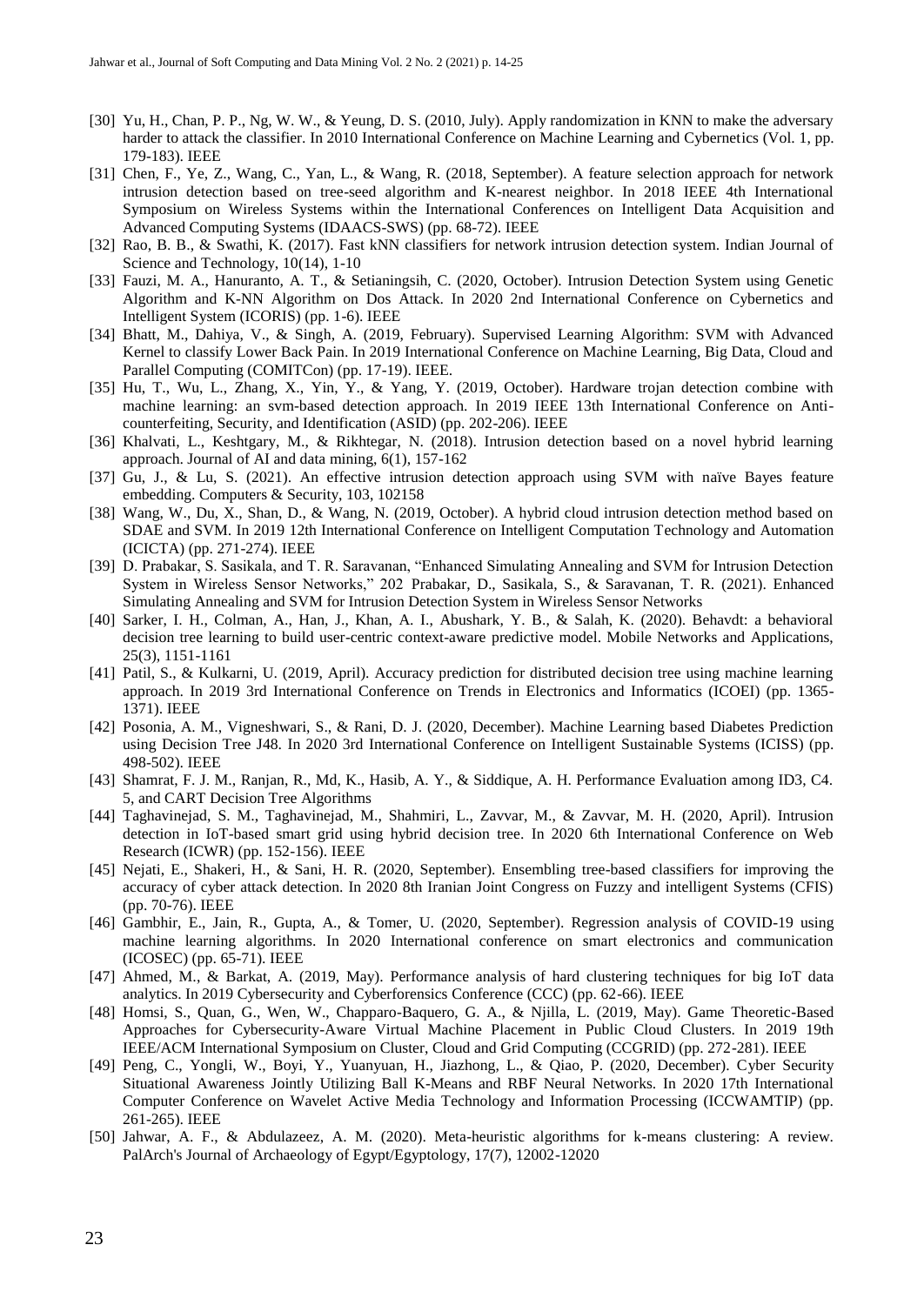- [51] Madhulatha, T. S. (2011, July). Comparison between k-means and k-medoids clustering algorithms. In International Conference on Advances in Computing and Information Technology (pp. 472-481). Springer, Berlin, Heidelberg
- [52] J. Han, M. Kamber, and J. Pei, "Data mining concepts and techniques third edition," Morgan Kaufmann Ser. Data Manag. Syst., vol. 5, no. 4, pp. 83–124, 2011 Han, J., Pei, J., & Kamber, M. (2011). Data mining: concepts and techniques. Elsevier
- [53] Wang, B., Yao, Y., Shan, S., Li, H., Viswanath, B., Zheng, H., & Zhao, B. Y. (2019, May). Neural cleanse: Identifying and mitigating backdoor attacks in neural networks. In 2019 IEEE Symposium on Security and Privacy (SP) (pp. 707-723). IEEE
- [54] Van Efferen, L., & Ali-Eldin, A. M. (2017, May). A multi-layer perceptron approach for flow-based anomaly detection. In 2017 international symposium on networks, computers and communications (ISNCC) (pp. 1-6). IEEE
- [55] Sarker, I. H., Furhad, M. H., & Nowrozy, R. (2021). Ai-driven cybersecurity: an overview, security intelligence modeling and research directions. SN Computer Science, 2(3), 1-18
- [56] Tavoli, R. (2019). Providing a method to reduce the false alarm rate in network intrusion detection systems using the multilayer perceptron technique and backpropagation algorithm. In 2019 5th Conference on Knowledge Based Engineering and Innovation (KBEI) (pp. 001-006). IEEE
- [57] Zeebaree, D. Q., Haron, H., & Abdulazeez, A. M. (2018, October). Gene selection and classification of microarray data using convolutional neural network. In 2018 International Conference on Advanced Science and Engineering (ICOASE) (pp. 145-150). IEEE
- [58] Liang, C., & Xin, S. (2020, July). Research Status and Prospects of Deep Learning in Medical Images. In 2020 International Conference on Communications, Information System and Computer Engineering (CISCE) (pp. 380- 382). IEEE
- [59] Liu, H., Lang, B., Liu, M., & Yan, H. (2019). CNN and RNN based payload classification methods for attack detection. Knowledge-Based Systems, 163, 332-341
- [60] Ker, J., Wang, L., Rao, J., & Lim, T. (2017). Deep learning applications in medical image analysis. Ieee Access, 6, 9375-9389
- [61] Susilo, B., & Sari, R. F. (2020). Intrusion detection in IoT networks using deep learning algorithm. Information, 11(5), 279
- [62] Wang, W., Zhao, M., & Wang, J. (2019). Effective android malware detection with a hybrid model based on deep autoencoder and convolutional neural network. Journal of Ambient Intelligence and Humanized Computing, 10(8), 3035-3043
- [63] McLaughlin, N., Martinez del Rincon, J., Kang, B., Yerima, S., Miller, P., Sezer, S., ... & Joon Ahn, G. (2017, March). Deep android malware detection. In Proceedings of the seventh ACM on conference on data and application security and privacy (pp. 301-308)
- [64] Nguyen, S. N., Nguyen, V. Q., Choi, J., & Kim, K. (2018, February). Design and implementation of intrusion detection system using convolutional neural network for DoS detection. In Proceedings of the 2nd international conference on machine learning and soft computing (pp. 34-38)
- [65] Hossain, M. D., Inoue, H., Ochiai, H., Fall, D., & Kadobayashi, Y. (2020, December). An Effective In-Vehicle CAN Bus Intrusion Detection System Using CNN Deep Learning Approach. In GLOBECOM 2020-2020 IEEE Global Communications Conference (pp. 1-6). IEEE
- [66] Yin, C., Zhu, Y., Fei, J., & He, X. (2017). A deep learning approach for intrusion detection using recurrent neural networks. Ieee Access, 5, 21954-21961
- [67] Macas, M., & Wu, C. (2020, November). Deep Learning Methods for Cybersecurity and Intrusion Detection Systems. In 2020 IEEE Latin-American Conference on Communications (LATINCOM) (pp. 1-6). IEEE
- [68] Kim, G., Lee, C., Jo, J., & Lim, H. (2020). Automatic extraction of named entities of cyber threats using a deep Bi-LSTM-CRF network. International journal of machine learning and cybernetics, 11(10), 2341-2355
- [69] Jiang, C., Chen, Y., Chen, S., Bo, Y., Li, W., Tian, W., & Guo, J. (2019). A mixed deep recurrent neural network for MEMS gyroscope noise suppressing. Electronics, 8(2), 181
- [70] Maimó, L. F., Gómez, Á. L. P., Clemente, F. J. G., Pérez, M. G., & Pérez, G. M. (2018). A self-adaptive deep learning-based system for anomaly detection in 5G networks. IEEE Access, 6, 7700-7712
- [71] Tang, T. A., Mhamdi, L., McLernon, D., Zaidi, S. A. R., & Ghogho, M. (2018, June). Deep recurrent neural network for intrusion detection in sdn-based networks. In 2018 4th IEEE Conference on Network Softwarization and Workshops (NetSoft) (pp. 202-206). IEEE
- [72] Tang, T. A., Mhamdi, L., McLernon, D., Zaidi, S. A. R., & Ghogho, M. (2016, October). Deep learning approach for network intrusion detection in software defined networking. In 2016 international conference on wireless networks and mobile communications (WINCOM) (pp. 258-263). IEEE
- [73] Kim, J., Kim, J., Thu, H. L. T., & Kim, H. (2016, February). Long short term memory recurrent neural network classifier for intrusion detection. In 2016 International Conference on Platform Technology and Service (PlatCon) (pp. 1-5). IEEE.